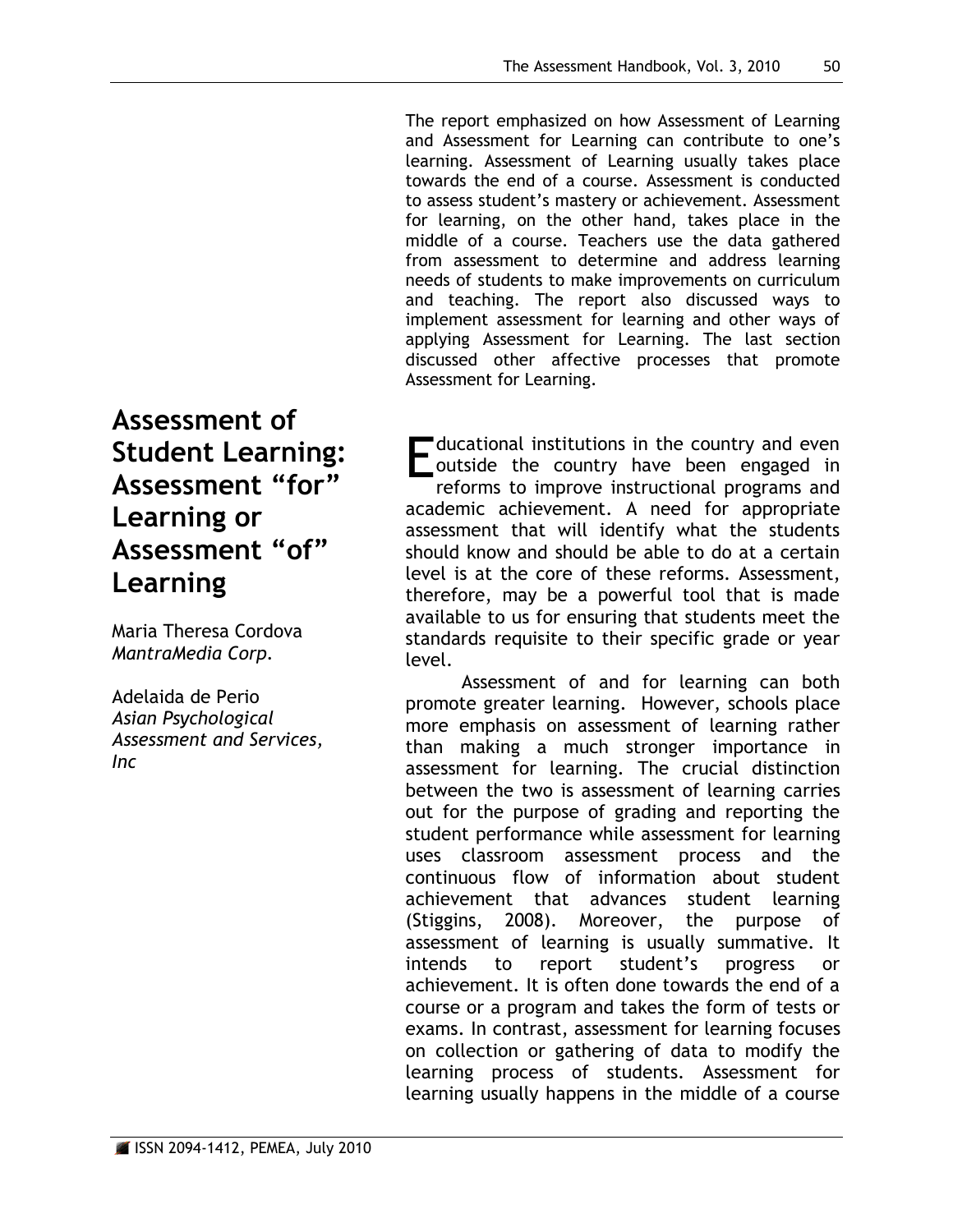or a period. In Assessment for Learning, teachers use their knowledge of the students and assessment to identify learning needs of the students (Earl, 2003).

This report explores how assessment for learning can make the students keep learning and remain confident. Assessment for learning is one of the most important goals of assessment.

Black and William (1998) made a review of research into classroom assessment and found out that assessment for learning is one of the most powerful ways of improving learning and raising standards. Because of this finding, they proposed that when anyone is trying to learn, feedback about the effort has three elements: redefinition of the desired goal, evidence about present position, and some understanding of a way to close the gap between the two.

To balance our use of assessment of learning with assessment for learning in our current school system, this report aims to:

- 1. Discuss the principles of assessment for learning.
- 2. Identify how to implement assessment for learning.
- 3. Recognize other ways to apply assessment for learning.
- 4. Present affective processes that can be measured to promote assessment for learning.

# **Assessment for Learning**

Can the standardized tests, procedures and scores help the learners have interest in learning and feel able to learn? Stiggins (2008) argued that the more we generate valid and reliable tests, the more it is challenging to let the learners feel the positive impact of the scores on them. This is the problem in assessment of learning because standardized tests can not capture the whole learning experience of the students.

Looking at the use of the assessment information to support learning and teaching is central in assessment for learning. As defined by the Assessment Reform Group (2002), assessment for leaning is "the process of seeking and interpreting evidence for use by learners and their teachers to decide where the learners are in their learning, where they need to go and how the best to get there." To strengthen the assessment for learning, the following are the ten research-based principles listed by the Assessment Reform Group to guide the classroom practice:

**(1) It is part of effective planning.** Learner and teacher are given both opportunities to gather and maximize the information about progress towards learning goals should be considered in teacher's planning. Strategies are planned to ensure that learner will receive feedback, take part in their learning assessment and be assisted to make further progress.

**(2) It focuses on how pupils learn.** When the assessment is planned and the evidence is interpreted, learner and teacher take into account the process of learning. Learner's awareness not only on "what" of the learning but as well as the "how" must be achieved.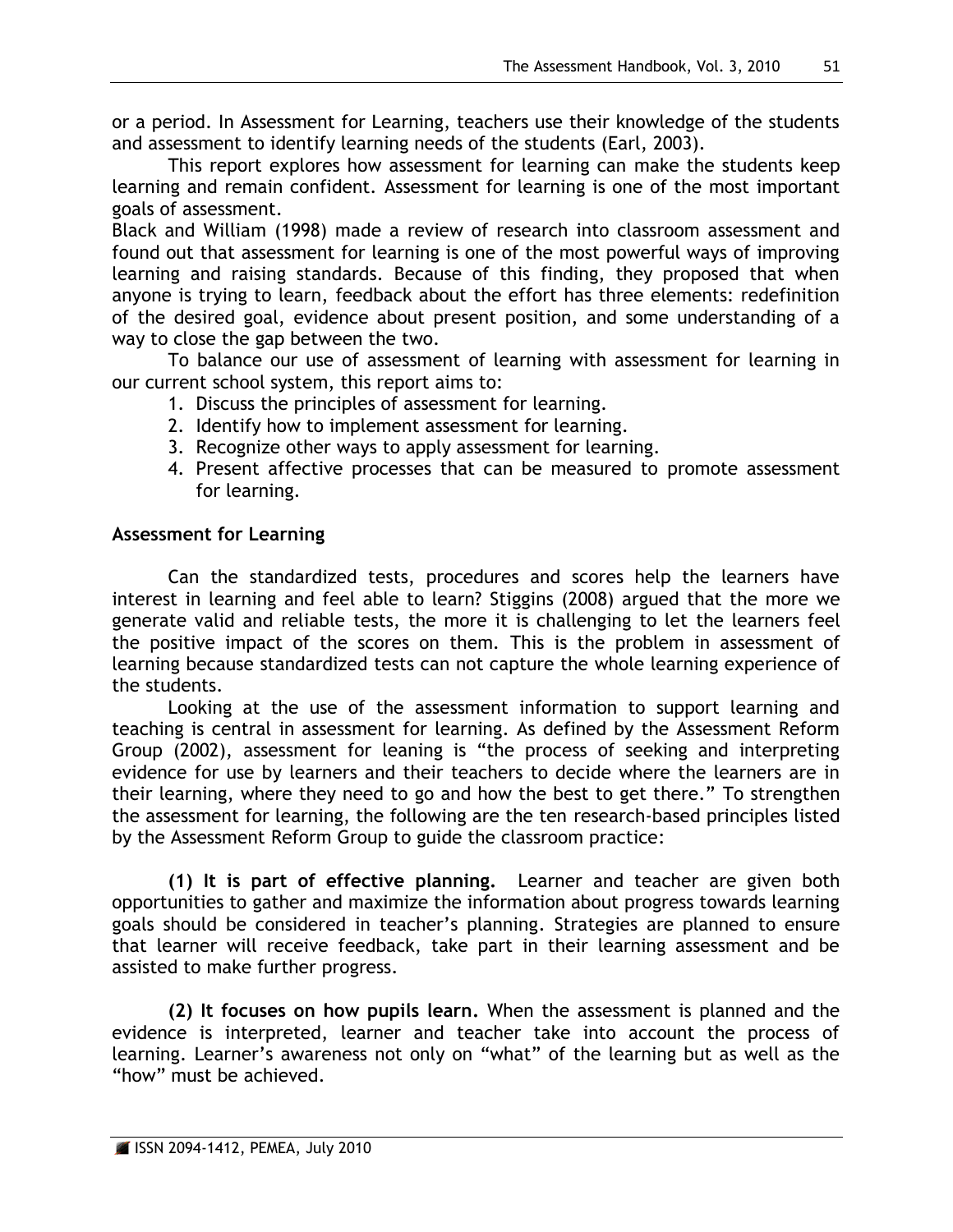**(3) It is central to classroom practice.** Recognizing assessment for learning as central to classroom practice when teachers observe, interpret and judge how learners demonstrate and improve their knowledge, understand and skills. It is essential to integrate this assessment process in everyday classroom practice and involve both the teacher and learner in reflection, dialogue and decision making.

**(4) It is a key professional skill.** Possessing the knowledge and skills in implementing assessment for learning is considered as a key professional skill of the teachers. They are required to plan for assessment, observe learning, analyze and interpret evidence of learning, give feedback to learners and support learners in the self-assessment. Supporting the teachers to improve these skills can be attained through planning a continuing professional development.

**(5) It is sensitive and constructive.** There is an emotional impact if assessment for learning is put into practice. Hence, teachers need to be aware of their comments, marks and grades as these affect the confidence and enthusiasm of the learner. Focusing on the work rather than the learner is more constructive and sensitive for learning and motivation.

**(6) It fosters motivation.** Learner motivation is considered important in assessment for learning by emphasizing progress and achievement rather than failure in the class performance. Preserving and enhancing motivation can be manifested by protecting the learners' independence, providing them choices and feedback as well as creating opportunities for self-direction. When learners are compared with others who have been more successful, they are unlikely to be motivated and may even withdraw themselves from the learning process in areas where they have been made feel they are incapable of doing.

**(7) It promotes understanding of goals and criteria.** Promotion of commitment to learning goals and a shared understanding of the criteria by which they are assessed can lead to effective learning. Prior to commitment and understanding, the learner should be given some part in deciding goals and identifying criteria for assessing the progress. The process of communicating the criteria for assessment involves a discussion with the learners using terms that they can understand, stipulation of examples on how to meet the criteria and engagement of the learners in peer and self-assessment.

**(8) It helps learners know how to improve.** Constructive guidance about how to improve is part of planning assessment for learning. The teachers should not only identify the strengths of the learner but as well as advise on how to develop them. Moreover, teachers can provide opportunities for learners to improve upon their work if they know how to address the weaknesses in a clear and constructive manner.

**(9) It develops the capacity for self-assessment.** Autonomous learners display the ability to search for and gain new skills, knowledge and understanding which make them more reflective and self-managing because of their capacity for self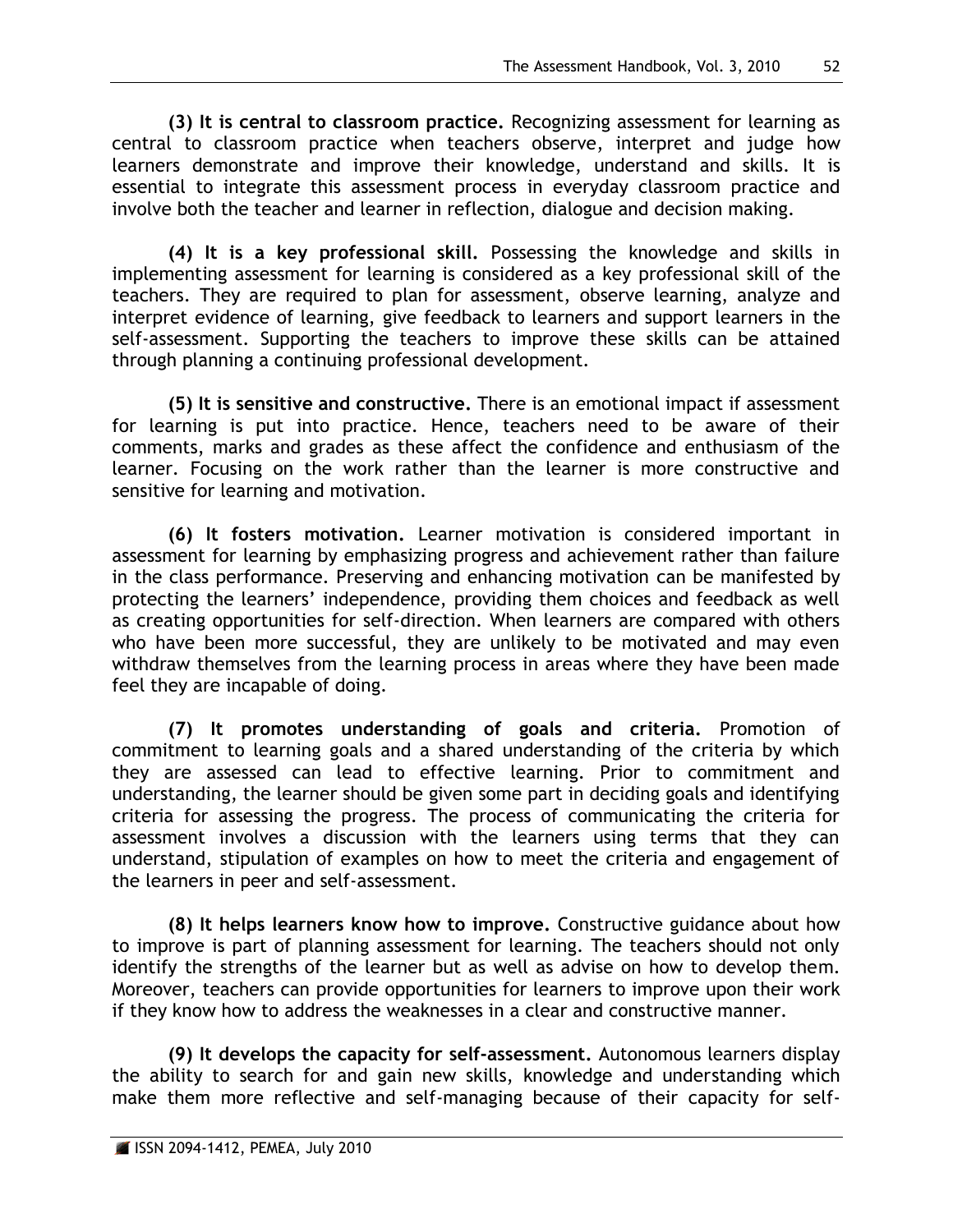assessment. Thus, it is the role of the teacher to equip the learners with the interest and the capacity to take charge of their learning by developing their skills on selfassessment.

**(10) It recognizes all educational achievement.** The use of the assessment for learning is to enhance all learners' opportunities in all areas of educational activity. Teacher must recognize all the efforts of the learners in accomplishing tasks.

#### **Implementing Assessment for Learning**

Assessment of learning has well established procedures since it is widely used by different schools. However, for the assessment for learning, some theoretical ideas need to be understood in order to maximize its potential benefits. Following certain guidelines which reflects the essential features of assessment for learning is important.

Closing the gap between current and desired academic performance is central to assessment for learning. To be able to maximize the use of assessment, here are the specific assessment actions that must be taken.

1. We must balance our assessments to provide relevant information needed by instructional decision- makers. Three important questions should be considered when we do assessments: (1) What information do we get from the use of assessment that are relevant to the stakeholders? (2) What are the decisions that stakeholders make after getting the information? (3) Who are the decision- makers? The answers to these questions vary across contexts – from classroom to school districts to the community. At the classroom level for instance, we have been used to conducting a year end test or achievement test to assess the mastery level of students. However, we fail to assess the pacing of their learning during the school year. We forget to see where the student is in terms of his or her learning. At the program level, teachers, subject coordinators, principals must be able to highlight the standards that student should know and should be able to do. School leaders should be able to communicate these standards not yet met to the teachers so they can focus on improving their teaching and instructional programs. At the institutional level, the district supervisors, school leaders must collaborate to help students in the entire community to meet the standards and to help them prepare to the next level.

2. We must continue to make refinements or improvements in our academic achievement standards. Standards have been set for almost two decades. However, the problem lies when the standards in place are not sufficient to represent what students should be able to master. Therefore, we must be able to continue to make improvements and refine the standards to encompass what are essential, enduring and continuous. Standards must be ordered in such a way that that it promotes learning progression. It is not the case when a student has mastered the skill and then later on, the student has not able to master it. Rather, students must be able to master in an ascending level of proficiency. Refinement in the standards is everyone's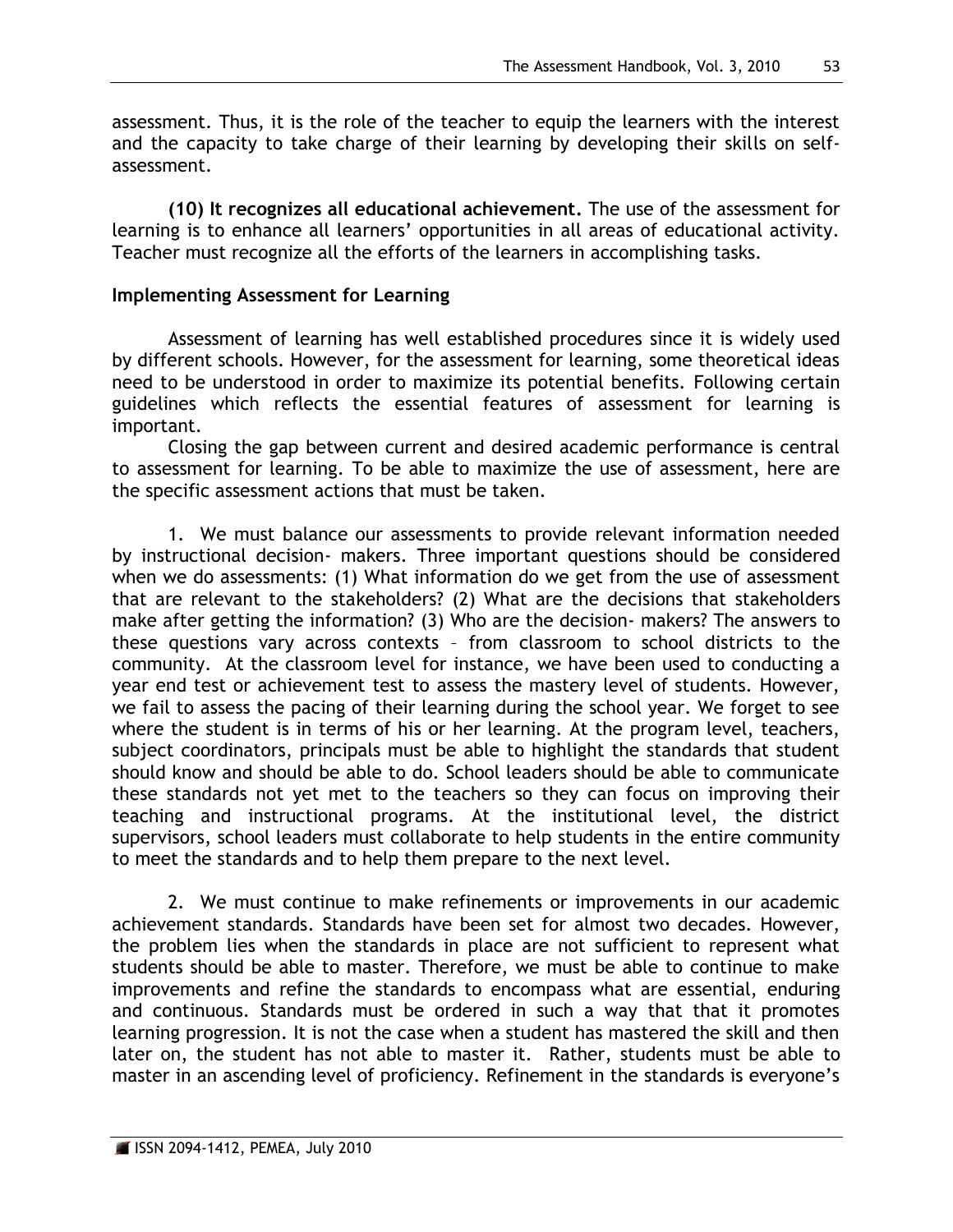accountability. Teachers, subject coordinators, and qualified professionals can refine these standards, deconstruct each standard and prepare student expectations.

3. We must assure a quality assessment in the classroom. Focus has been given to students who are not meeting the standards. We fail to accommodate differences in the needs of the students in the classrooms. Students who have been meeting or even exceeding the standards have needs far different from those who do not meet the standards. Therefore, to address the varying needs of the students, teachers, principals and school leaders must have professional training to be able to institute or design programs that will address to the needs of the students. Framing improvement in terms of building on success is much helpful to the students. Teachers can lead the students toward a variety of improvements such as:

4. We must be able to turn learners to become assessors of their own learning. The time has come that learners must be turned into assessors. Adults must come in the way to help students self – assess by comparing their work against the standard. This is consistent with the principles and practices of classroom assessment for learning. Again, teachers must be given the opportunity to learn to apply these principles and practices. Pre-service programs and professional development for teachers must be ongoing.

5. We must re-evaluate our feedback strategies. The central to learning is the idea of future performance is being influenced by information about the previous student performance. Feedback is powerful that can provide information on learning success or failure in order to assist the students know about their areas of strengths and weaknesses. Teachers must be trained on how to effectively use feedback so as to support and encourage student learning. It is much easier when teachers are clear about learning intentions if they really want to focus on feedback and be more specific about where students are in their learning. Hattie and Timperley (2007) report that feedback works well when it does the following:

a. It focuses on the student's work rather than the students attributes as a learner.

b. It is descriptive of the work indicating how students could make the work better.

- c. It is clearly understood.
- d. It sufficiently detailed.
- e. It is timely.

6. We must build on learner success as a key motivator. Success in learning works as a motivator for learners. Intimidation on the other hand, may be a motivator to some but it also produces anxiety and fear to others. The fact that we all want students to achieve the standards, then it simply implies that achieving success is just within our reach. Therefore, we must be able to build the confidence of the students to help them have a positive attitude towards their learning.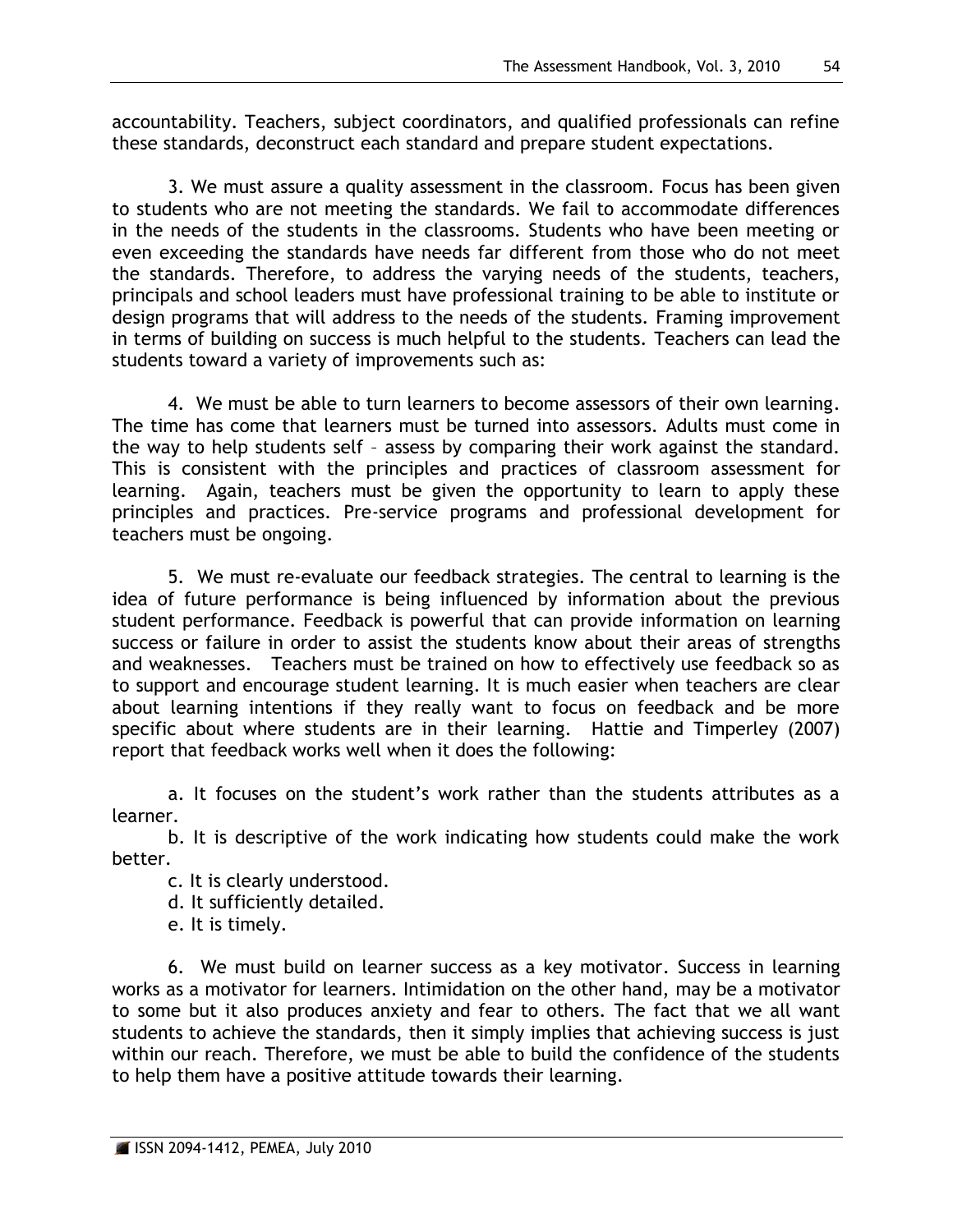7. We must assure assessment literacy throughout our assessment systems. To assure assessment literacy in the classroom or the entire district, we must equip our educators with the right skills in doing assessments. We must provide them opportunities to learn and apply the principles in assessment for learning. It is in this way that we will be able to help them maximize and effectively use assessment.

## **Alternative Assessment**

If assessment for learning can help the students want to learn and feel able to learn, what are the other current approaches to assess the student learning improvement? The alternative assessment is one approach that teachers can use to measure the greater impact of the learning process. It includes any other assessment method other than the traditional paper- and pencil type of test.

In alternative assessment, it requires students to demonstrate skills and knowledge that cannot be assessed by using the paper and pencil type. Critical thinking and evaluation skills are revealed when using alternative assessment. With alternative assessment, it will help schools prepare students for more complex tasks that may be required of them when they become adults by focusing on critical thinking skills rather than memorization. They are designed to help students selfassess and be responsible for their own learning. It emphasizes students' areas of strengths instead of their weaknesses.

Alternative assessment may take different forms based on the skills and knowledge being assessed. Students are usually asked to demonstrate learning through creation of a product, an oral presentation, performing a skill or conducting a demonstration. Among the variations of alternative assessments are performancebased assessment, authentic assessment, portfolio assessment, and student selfassessment.

The features of alternative assessment are the following: (1) Assessment is based on authentic tasks that demonstrates learner's ability or skills. (2) Learners set up criteria for successful completion of tasks. (3) Learners are given the opportunity to assess themselves and their peers.

Alternative assessment relies on observations that are recorded using checklist, holistic scale, analytic scale and rubrics.

**Checklist.** A checklist is used to keep track of a student's progress or work through recording. It can be used to check whether a task is accomplished or not. To create a checklist, one has to determine the specific tasks to be assessed and to create a column for marking yes or no.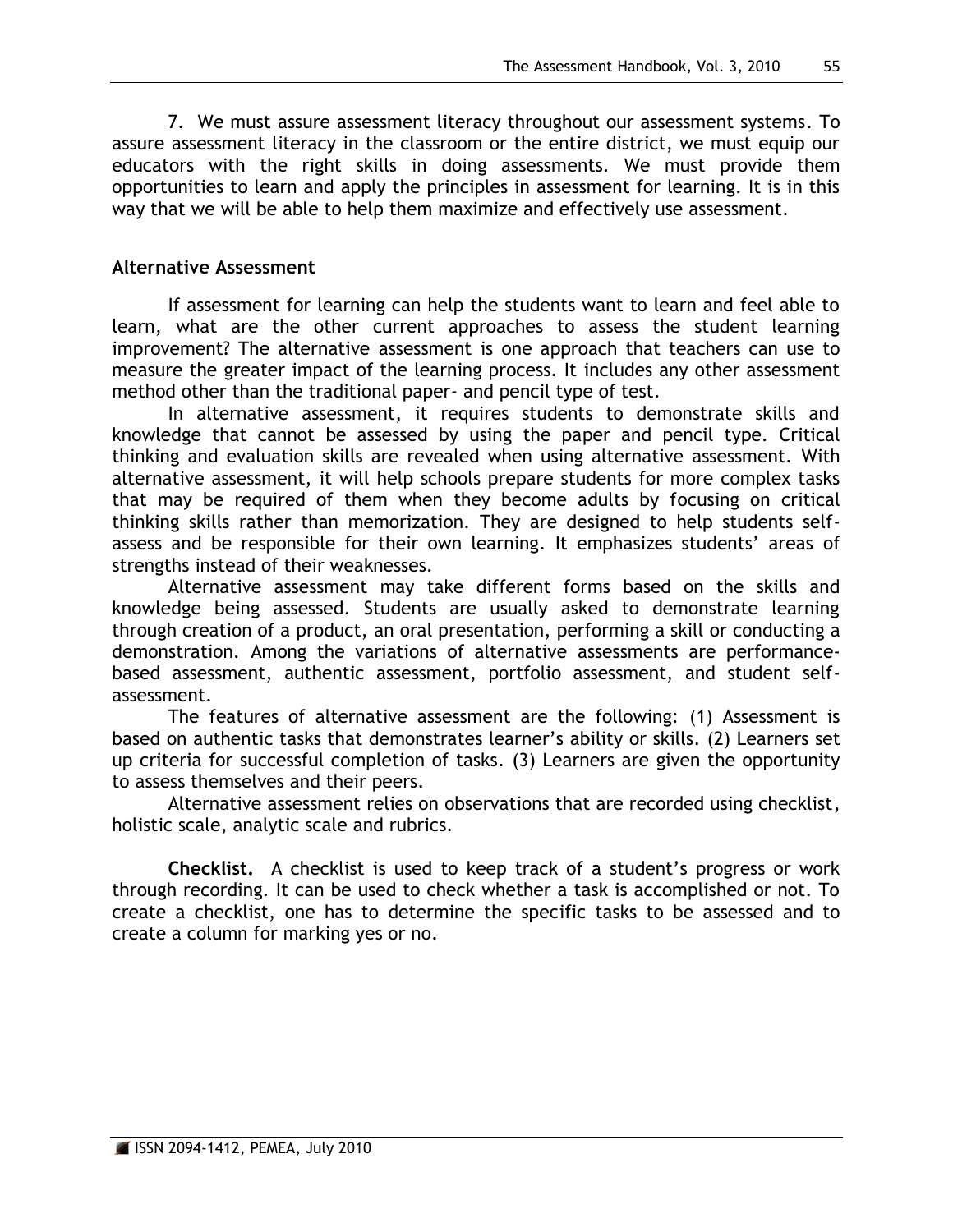| Criteria         | Yes | No |
|------------------|-----|----|
| Use of Animation |     |    |
| Use of Graphics  |     |    |
| Use of Sounds    |     |    |

## SAMPLE CHECKLIST FOR MULTIMEDIA PRESENTATION

**Holistic Scale.** The holistic scale contains several criteria, yielding a single score that gives an overall impression or rating. It is used to determine an overall rating of all the factors or dimensions being assessed. It is simple in such a way that a single rating represents overall evaluation.

#### SAMPLE HOLISTIC SCALE FOR MULTIMEDIA PRESENTATION

| 3-Excellent Multimedia Presentation<br><sup>*</sup> included 10 kinds of animation<br>i*included 5 varieties of sounds<br>$*$ included 3 kinds of graphics         |  |
|--------------------------------------------------------------------------------------------------------------------------------------------------------------------|--|
| 2 - Good Multimedia Presentation<br><sup>*</sup> included 5 kinds of animation<br><sup>*</sup> included 2-4 varieties of sounds<br>$*$ 1 kind of graphics included |  |
| 11 - Poor Multimedia Presentation<br>$*$ included less than 5 kinds of animation<br>i*included 1 kind of sound<br>*no graphics included                            |  |

**Analytic Scale.** Whereas holistic scale gives an overall rating, the analytic scale provides a single rating for each particular dimension being assessed. This gives a clearer picture of how performance is evaluated because all the factors are listed and considered.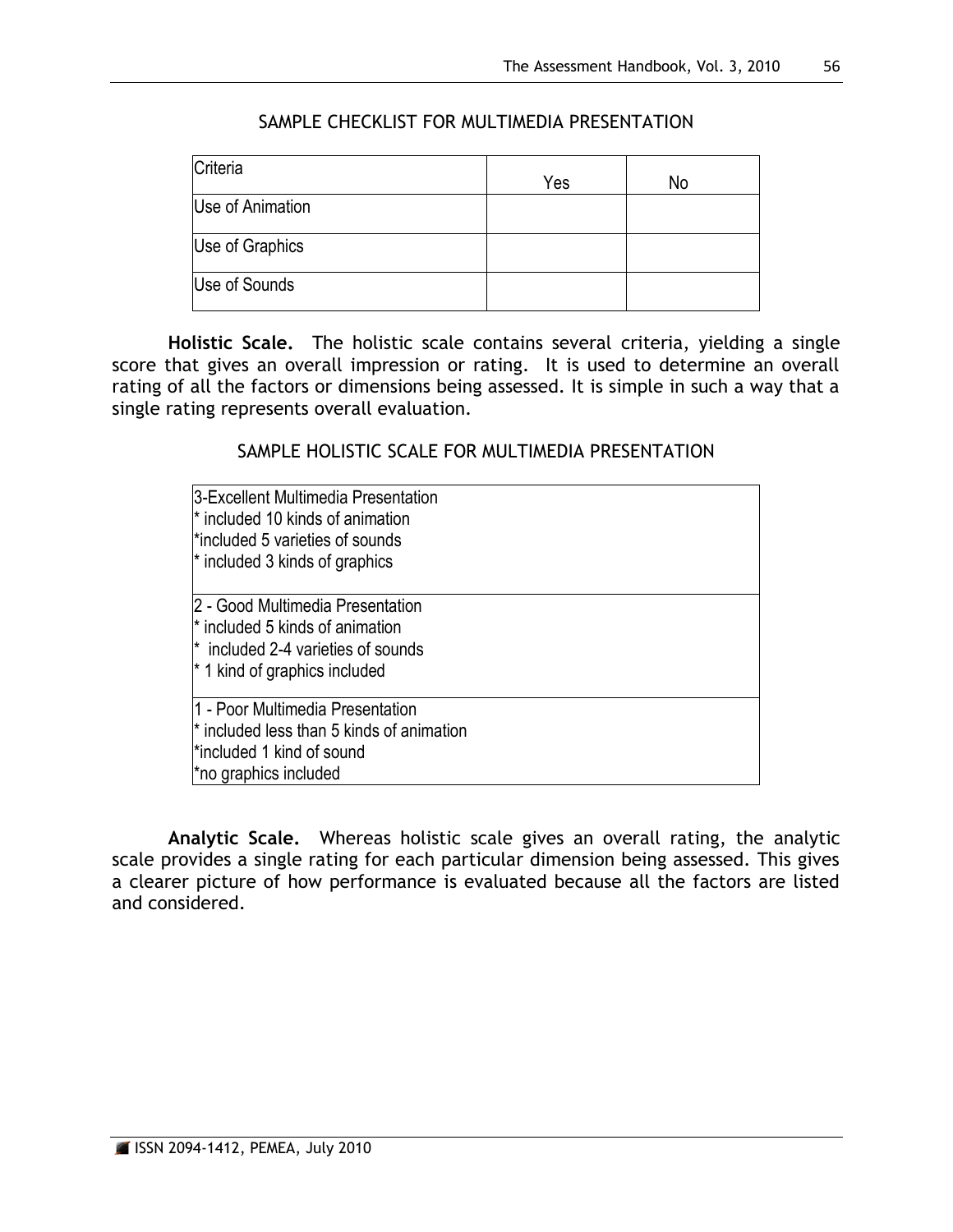| <b>CRITERIA</b>           | Outstanding | Competent | Poor |
|---------------------------|-------------|-----------|------|
| <b>Creative Animation</b> |             |           |      |
| <b>Varied Graphics</b>    |             |           |      |
| Original Sounds           |             |           |      |

## SAMPLE ANALYTIC SCALE FOR MULTIMEDIA PRESENTATION

**Rubric Scale.** Rubric involves the use of scoring criteria combined with a rating scale. Rubrics are scoring guide that use criteria to differentiate between levels of student proficiency. Rubrics should answer the following questions:

- a. By what criteria should performance be judged?
- b. Where should we look and what should we look for to judge performance success?
- c. What does the range in the performance quality look like?
- d. How do we determine validity, reliability, and fairly what scores should be given and what that score means?
- e. How the different levels of quality should be described and distinguished from one another?

|                | Excellent                                                                                                                               | <b>Meeting Standards</b>                                                                                                  | Progressing                                     | Not met<br>standards             |
|----------------|-----------------------------------------------------------------------------------------------------------------------------------------|---------------------------------------------------------------------------------------------------------------------------|-------------------------------------------------|----------------------------------|
| Graphics       | Well-placed<br>graphics were used<br>to make essential<br>points on how<br>parallel and<br>perpendicular lines<br>are used in real life | Graphics were used<br>to make essential<br>points on how<br>parallel and<br>perpendicular lines<br>are used in real life. | Graphics were<br>used.                          | No graphics<br>used.             |
| <b>Effects</b> | <b>Different</b><br>transitions,<br>soundswere used.<br>Additional<br>animation used.                                                   | Different<br>transitions, effects<br>were used.                                                                           | One type of<br>transition or<br>effect was used | No Transitions<br>/effects used. |
| Sounds         | Various sounds<br>used,<br>Original sounds<br>included                                                                                  | Few sounds used                                                                                                           | One type of<br>sound used                       | No sound used                    |

## SAMPLE RUBRIC FOR MULTIMEDIA PRESENTATION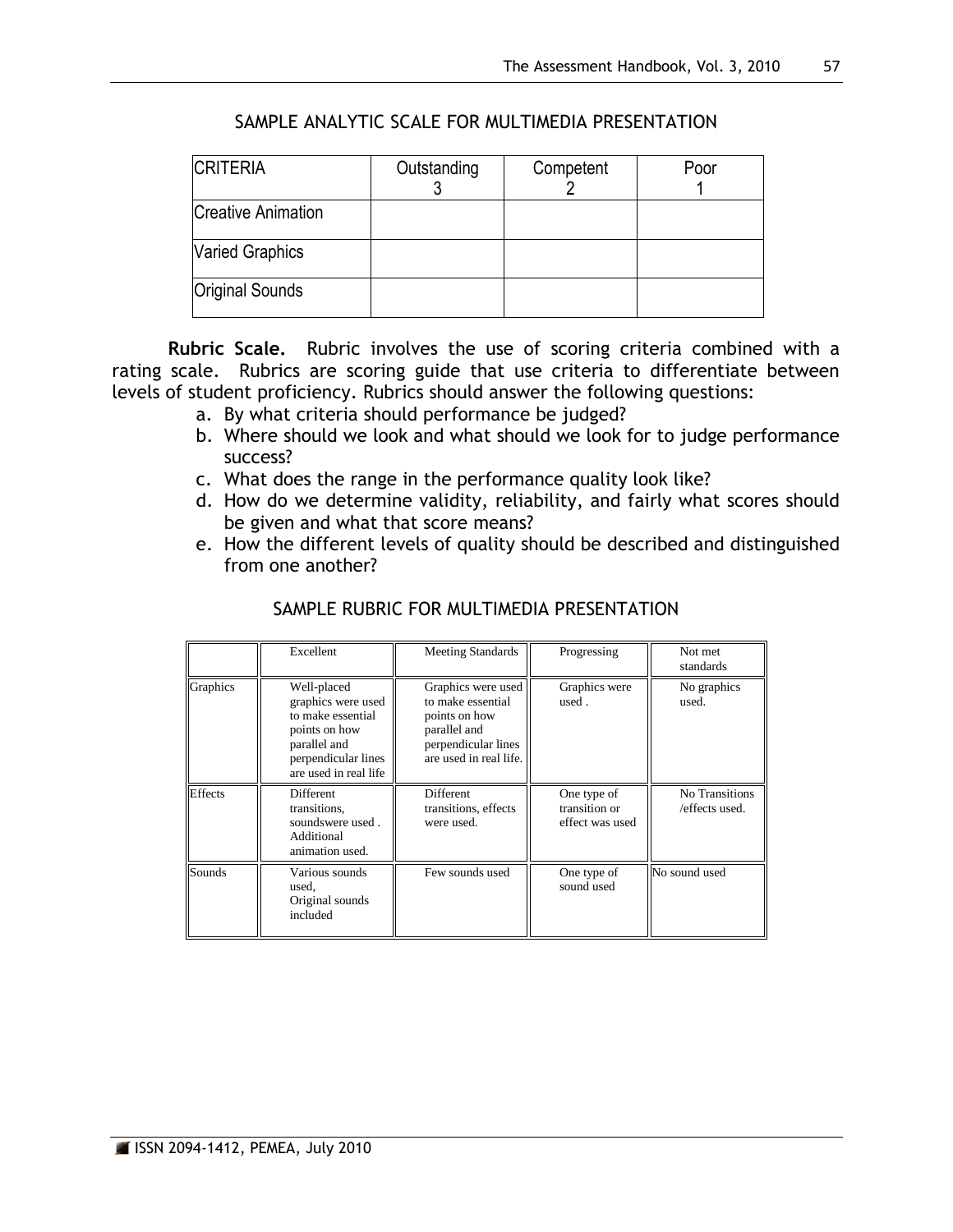# **Affective Processes in Student Learning**

In assessing student achievement over the years, we are only occupied with cognitive processes. We tend to neglect measures of affective processes such as motivation, self-regulation and self-efficacy. The affective processes are rarely considered as interacting with the cognitive processes. Others frequently think affective domain only in terms of a student's motivation to learn. As Smith and Ragan (1999) have pointed out that any cognitive or psychomotor objective has some affective component to it.

Exploring assessment in relation to affective processes can maximize the use of assessment for learning. Although teachers may not always aware of, motivation is a contributing factor to student achievement. The role of the teacher is to identify the intrinsic and extrinsic motivation of the students in their class performance. Fritz Heider's attribution theory is one explanation about the intrinsic motivation which is usually associated with high educational achievement and enjoyment by students. A teacher can attempt to assess the amount of effort the learners put in doing tasks, the belief of the learners that they can be effective in reaching desired goals and the level of learner interest in mastering a topic. For extrinsic motivation, teachers can identify what are the rewards that can lead to better student learning.

Teachers can make use of the following instruments to assess the student motivation.

**(1) Motivational Element Questionnaire (MEQ).** A valid questionnaire constructed by Schimdt et al. to measure intrinsic and extrinsic motivation.

**(2) Instructional Materials Motivation Survey (IMMS).** It was developed by Keller that requires students to rate 36 statements in relation to the instructional materials they have just used.

**(3) Motivational Delivery Checklist (MDC).** This is a tool proposed by Keller and Keller which has 47-item ARCS-based instrument for evaluating the motivation characteristics of an instructor's classroom delivery.

**(4) Motivational Intensity Questionnaire (MIQ).** Gardner constructed this instrument to measure the intensity of one's motivation.

**(5) Attitude/Motivation Test Battery (AMTB).** Gardner validated this test comprising of scales which assess the individual's affective reactions toward various groups, individuals and concepts associated with second language acquisition.

Self-efficacy is another construct that can be measured in the learning process. It is rooted in Bandura's social-cognitive theory. It is linked with motivational constructs such a goal setting and persistence (Multon et al., 1999) and with affective constructs such as stress and anxiety (Finney & Schraw, 2003). Based on the studies done, individuals with higher levels of self-efficacy tend to be more motivated and experience less stress and anxiety. However, most of the studies in self-efficacy are related with specific academic and social sub-domains which results to a few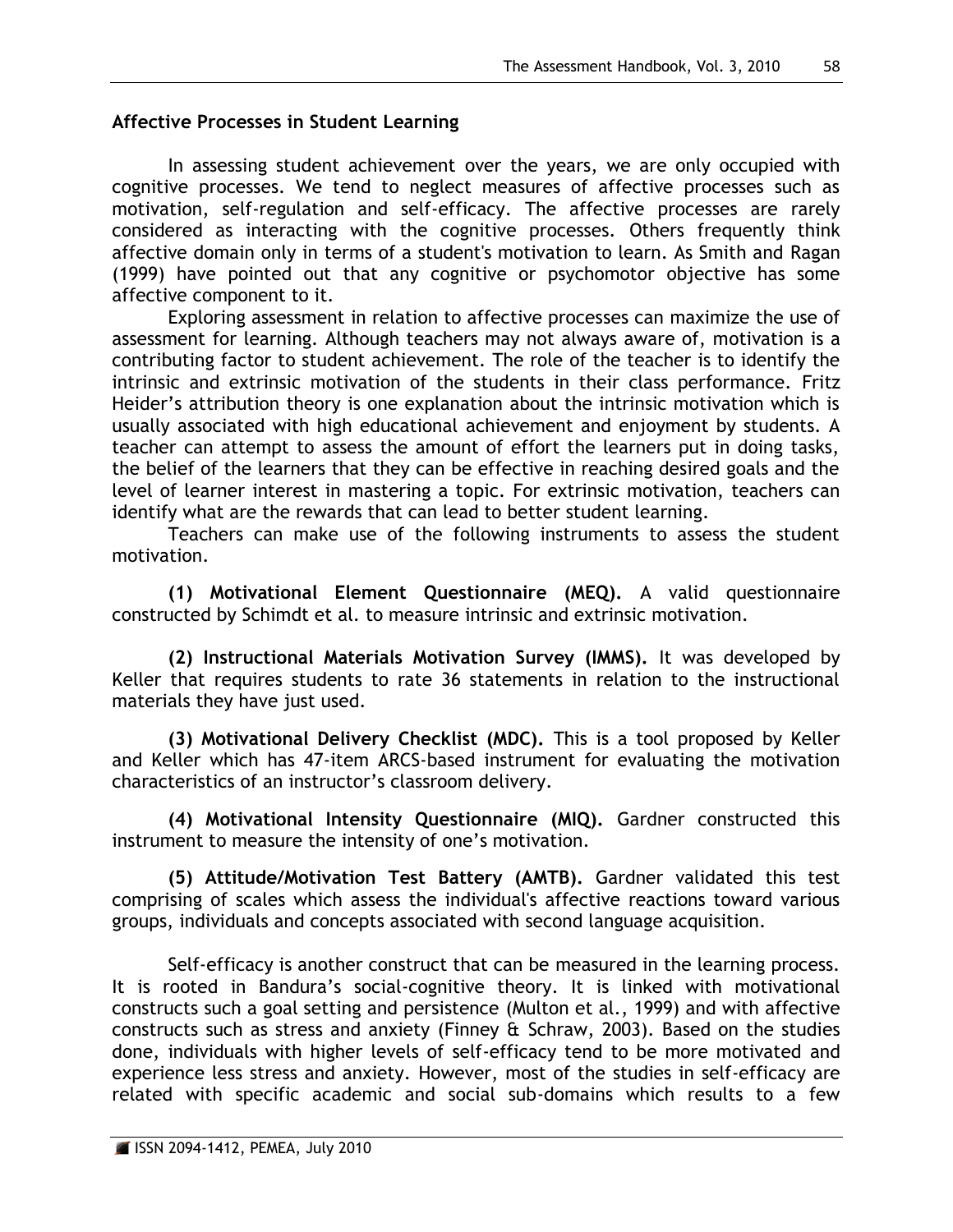measures of general academic self-efficacy. Below are some of the instruments that determine the general academic self-efficacy of the students.

**(1) Student Readiness Inventory (SRI).** Casillas et al. developed this instrument which aims to measure the students' psychosocial and academic skills. It has 108 items with a 6-point response scale ranging from strongly disagree to strongly agree.

**(2) College Academic Self-Efficacy Scale (CASES).** It was developed by Owen and Froman to assess student self-efficacy. It has 33-item survey format that contains questions pertaining to different items that relate to the perceived level of selfefficacy for a college course.

**(3) Scale of Perceived Social Efficacy (PSSE).** Smith & Betz developed this scale to measure the social self-efficacy beliefs of the college students.

**(4) College Self-Efficacy Inventory (CSEI).** It is a useful construct that may be of interest to the teachers who would like to know the academic and career-related outcome in relation to student's self-efficacy.

When belief in one's capabilities to achieve a goal or self-efficacy is assessed, the teacher can better assist the students how to improve their learning strategies. It is noted that intrinsically motivated students have strong sense of efficacy as they deal with difficult tasks. Self-efficacious students are more likely to achieve their personal goals and can recover quickly from setbacks compared to students with low self-efficacy who have low aspirations and may consider challenging tasks as threats that are to be avoided. Margolis and Mccabe (2006) suggested tips to improve selfefficacy for struggling students.

**Use moderately- difficult tasks.** Teacher aims to target for difficulty that is slightly above the students' current ability level. Task that is too easy will appear boring or embarrassing and may communicate the feeling that the teacher doubts their abilities and a too-difficult task will reinforce low self-efficacy.

**Use peer models.** In achieving the goal, students can learn by watching a peer succeed at a task. Peers may be drawn from groups as defined by gender, ethnicity, social circles, interests, achievement level, clothing, or age.

**Teach specific learning strategies.** It is more effective if teachers provide a concrete plan of attack for working on an assignment, rather than simply turning them loose. This may apply to overall study skills, such as preparing for an exam, or to a specific assignment or project.

**Capitalize on students' interest.** Match the course material or concepts to student interests such as sports, pop culture, movies or technology.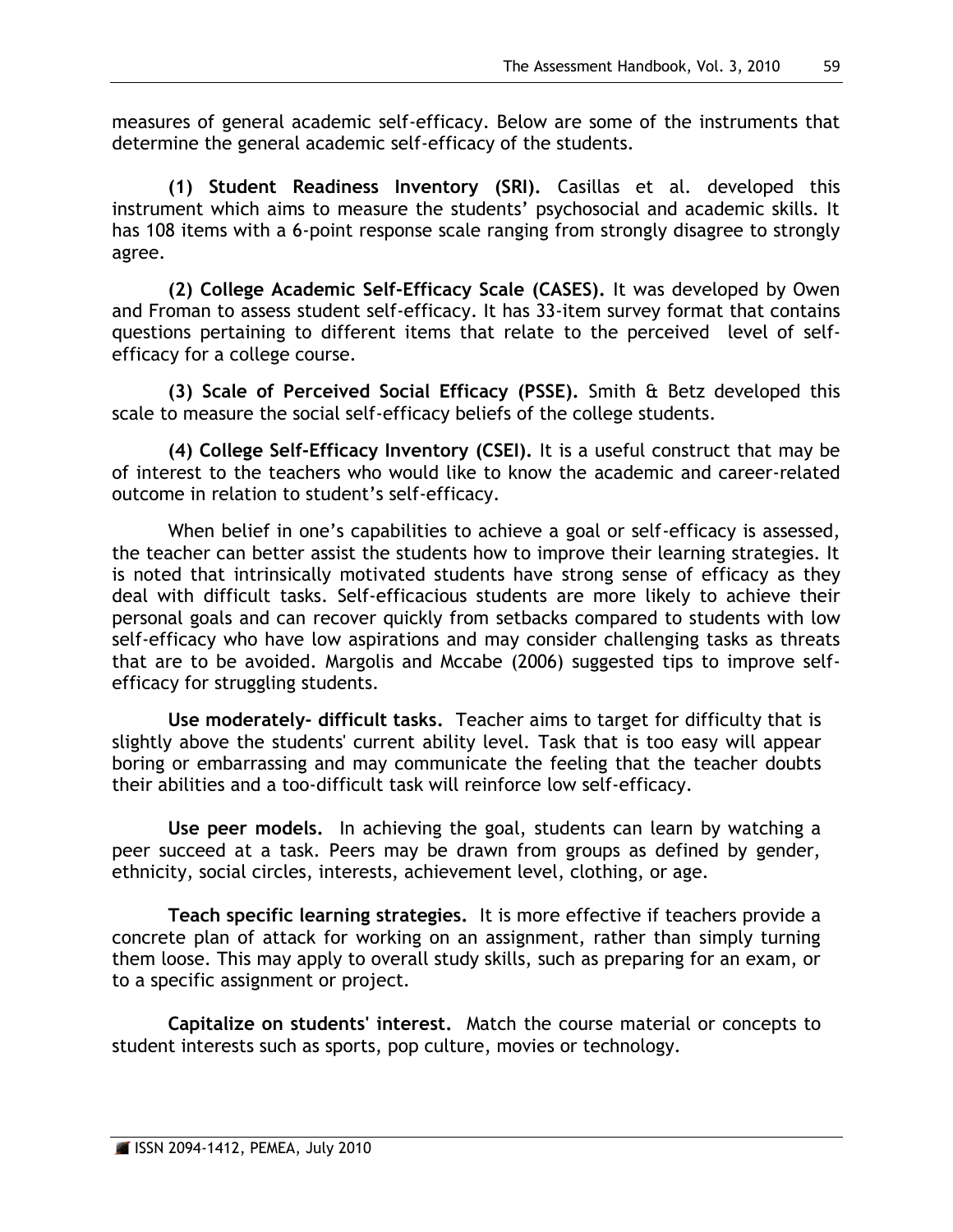**Allow students to make their own choices.** Include in teachers' planning that students are allowed to make their own decisions in some areas of the course such as with flexible grading, assignment options or self-determined due dates.

**Encourage students to try.** Give the learners consistent, credible and specific encouragement that can make them do the task successfully.

**Give frequent, focused feedback.** Giving praise and encouragement is very important, however it must be credible. Use praise when earned and be direct and objective. It will be more effective when giving feedback on student performance to compare the past performances of the same student rather than make comparisons between students.

**Encourage accurate attribution.** Help the students understand the reasons why they fail and not to judge them as dumb just because they did not accomplish the task. Reasons may include they did not follow instructions, they did not spend enough time on the task, or they did not follow through on the learning strategy.

Another affective domain that captured the interest of the researchers is assessing is self-regulation. Self-regulation can demonstrate significant predictions of students' academic outcomes or performance. Unlike mental ability or academic performance skill, self-regulated learning (SRL) is viewed by Zimmerman as:

(1) A self-directive process and self-belief that enables the learners to transform their mental abilities into an academic performance such as verbal aptitude into writing.

(2) A proactive process that students use to acquire academic skills such as setting goals, selecting and deploying strategies and self-monitoring one's effectiveness.

(3) A set of proactive qualities of learners which are important in social forms of learning such as displaying personal initiative, perseverance and adaptive skill.

Studying self-regulation was evident during 1970 to 1980 focusing on the impact of self-regulatory processes such as strategy use, goal setting, imagery or selfinstruction. The researchers on this area were Ann Brown, John Levin, Donald Meichenbaum, Michael Pressley, Dale Shunk. In 1986, when American Education Research Association held a symposium, there was an attempt to integrate under a single rubic research on such processes as learning strategies, metacognitive monitoring, self-concept perceptions, volitional strategies and self-control. Moreover, it was also the time when the definition of SRL refers to the degree to which students are metacognitively, motivationally and behaviourally active participants in their own learning process. Instruments assessing metacognitive, motivation and behavioural constructs were also developed. Known researchers for this movement were Monique Boekaerts, Lyn Corno, Steve Graham, Karen Harris, Mary McCaslin, Barbara McCombs, Juditch Meece, Richard Newmann, Scott Paris, Paul Pintrinch, Dale Shunk strengthen this.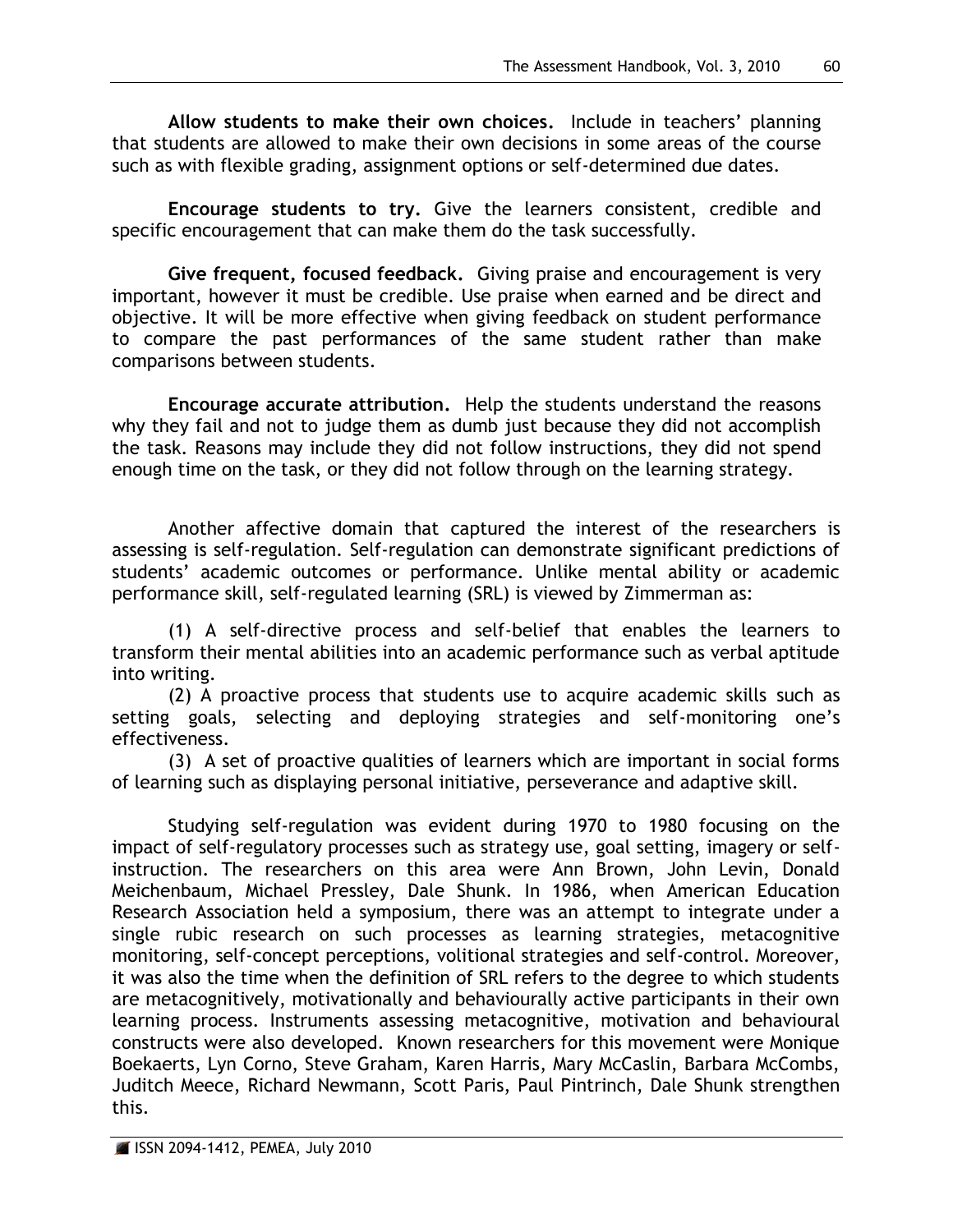The instruments that focused on motivation, metacognition and behaviour are Learning and Study Strategies (LASSI), Motivated Strategies for Learning Questionnaire (MLSQ) and Self-Regulated Learning Interview Scale (SRLIS). However, Winne and Perry (2000) classified these three tests as aptitude measures of self-regulation. Below are the proponents, description and constructs of the instruments.

| <b>Test</b>                                                        | <b>Proponents</b>                                  | <b>Description</b>                                             | <b>Constructs</b>                                                                                                                                                                                                                                                                                                                                                                                                                                                                                                                                             |  |
|--------------------------------------------------------------------|----------------------------------------------------|----------------------------------------------------------------|---------------------------------------------------------------------------------------------------------------------------------------------------------------------------------------------------------------------------------------------------------------------------------------------------------------------------------------------------------------------------------------------------------------------------------------------------------------------------------------------------------------------------------------------------------------|--|
| <b>LASSI</b>                                                       | Weinsein,<br>Schulte and<br>Palmet, 1987           | 5-point rating scale with<br>80 items self-report<br>inventory | 1.<br>Skill<br>Concentration<br>а.<br>Selecting main ideas<br>b.<br>Information processing<br>C.<br>2.<br>Will<br>Motivation<br>а.<br>Attitude<br>b.<br>Anxiety<br>C.<br>3.<br>Self-regulation<br>Time management<br>а.<br>Study aids<br>b.<br>Self-testing<br>C.<br>Test strategies.<br>d.                                                                                                                                                                                                                                                                   |  |
| Motivated<br>Strategies for<br>Learning<br>Questionnaire<br>(MLSQ) | Pintrinch,<br>Smith, Garcia,<br>McKeachie,<br>1993 | 7-point scale with 81<br>items                                 | Learning Strategies<br>1.<br>Cognitive-Metacognitive<br>a.<br>Rehearsal<br>T.<br>Elaboration<br>ii.<br>iii.<br>Organization<br>iv.<br>Critical thinking<br>Metacognitive self-regulation<br>V.<br>b. Resource Management<br>Managing time and study<br>۱.<br>environment<br>ii.<br>Effort management<br>iii.<br>Peer learning<br>iv.<br>Help seeking<br>2.<br>Motivation<br>Valuing<br>а.<br>Intrinsic-extrinsic goal<br>orientation<br>ii.<br>Task value<br>b. Expectancy<br>Self-efficacy<br>Control of learning<br>ii.<br>c. Affect<br>Test anxiety<br>İİ. |  |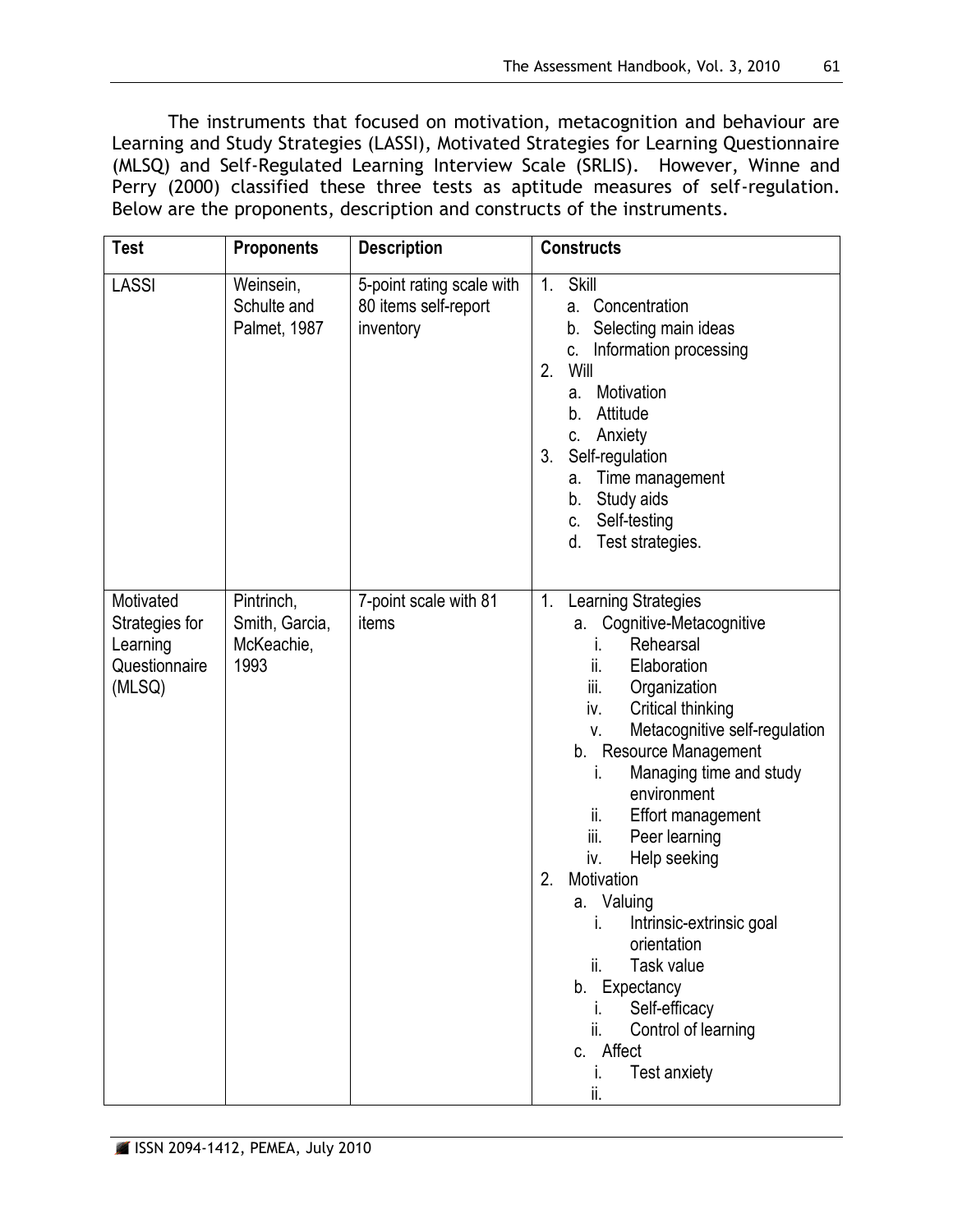| Self-Regulated<br>Learning | Zimmerman<br>and Martinez- | 4-point scale with 6<br>open-ended problem | 1. | Motivation<br>Self-evaluation reactions<br>a. |  |
|----------------------------|----------------------------|--------------------------------------------|----|-----------------------------------------------|--|
| <b>Interview Scale</b>     | Pons, 19886,               | contexts                                   |    | Self-consequences<br>b.                       |  |
| (SRLIS)                    | 1988                       |                                            | 2. | Metacognition                                 |  |
|                            |                            |                                            |    | Goal setting and planning<br>а.               |  |
|                            |                            |                                            |    | Organizing and transforming<br>b.             |  |
|                            |                            |                                            |    | Seeking information                           |  |
|                            |                            |                                            |    | Rehearsing<br>d.                              |  |
|                            |                            |                                            |    | Memorizing<br>е.                              |  |
|                            |                            |                                            | 3. | <b>Behavior</b>                               |  |
|                            |                            |                                            |    | Environmental structuring<br>а.               |  |
|                            |                            |                                            |    | Reviewing texts, notes and tests<br>b.        |  |
|                            |                            |                                            |    | Seeking assistance from peers,                |  |
|                            |                            |                                            |    | teachers and parents                          |  |
|                            |                            |                                            |    |                                               |  |

The early test development studies merited further research on producing clear evidence of SRL. An alternate assessment of SRL is an event approach that aims to separate students' efforts to self-regulate into phases such as before, during and after attempts to learn (Pintrinch, 2000). Event approach measures can assess chronological dependency responses which are appropriate for making causal inferences about online changes in self-regulation in real time and authentic contexts. Although aptitude measures of SRL provide useful information on the methods of learning of the students, online measures of SRL make detailed information on cognitive processes available in real time. There are also efforts to assess students' SRL online such as computer traces, microanalytic measures, think-aloud protocols, structured diaries and direct observations. Conducting this method poses several questions with the following methodological innovations:

(1) How trace measures of SRL compare to self-report measures in assessing changes in self-regulation during learning? Winnie and his colleagues (2006) developed innovative software program called gSudy that enables the learners to make notes, create glossaries, label and index context, construct concept maps, search for information, chat and collaborate and receive coaching. Researchers can measure the traces which are defined as observable indicators about cognition that students create as they engage in a task. From these traces, the research can likewise reconstruct event description of students' study method and link to academic outcomes in real time.

(2) Is students' level of SRL in personally managed contexts, such as at home or in the library, linked to improvements in their overall academic achievement? Linking academic improvement to SRL can be measured by applying the think-aloud method which was developed by Azevedo and his collegues. A think-aloud method for assessing SRL as an online event in a hypermedia learning environment involves students' report about their thoughts and cognitive processes while performing a task.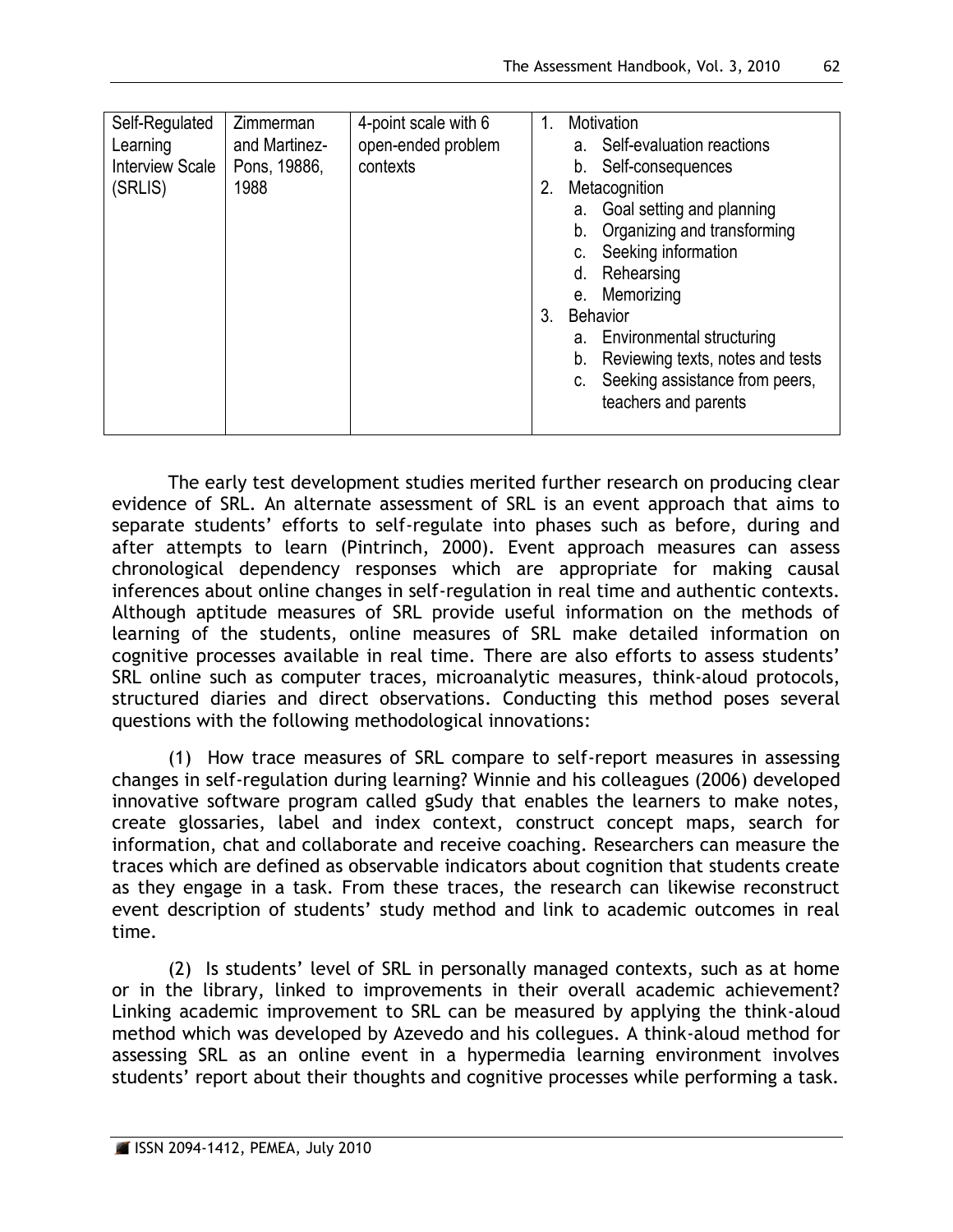(3) Can teachers modify their classrooms to foster increases in SRL among their students? Using structured diaries and time-series data can assist the teachers in changing the classroom structure to promote intensification in SRL among the students. SRL diaries can be framed by using a series of event questions regarding the students' study session. To study changes in SRL during classroom learning events, we can also use a variety of quantitative and qualitative measures such as observation forms, portfolio assessments and interview of teachers and students.

(4) What is the role of students' motivational feelings and beliefs in initiating and sustaining changes in the SRL? Zimmerman and his colleagues developed a microanalytic methodology for assessing SRL in three sequential phases: forethought phase, performance phase and self-reflection phase.

#### **Conclusion**

Shift in the practice of assessment can be fully achieved if schools exert effort in balancing assessment of learning and assessment for learning. Assessment of learning helps to determine the student performance but student for learning advances student learning by providing continuous feedback on their strengths and areas for improvement. Since assessment of learning has taken place in the schools, educators need to increase their knowledge on the principles of assessment for learning to have its effective implementation. To maximize the learning opportunities, bridging the gap between current and desired academic performance is the main goal of assessment for learning. It means that the focus of the assessment is not just on the cognitive processes of student achievement but as well as its affective processes such as motivation, self-efficacy and self-regulation. Alternative assessment is what we use to measure the affective processes. Nowadays, assessment is not necessarily in the form of paper and pencil because there are skills that are better captured through alternative assessment (Magno & Ouano, 2010).

#### **References**

- Azevedo, R., & Cromley, J. G. (2004). Does training on self-regulated learning facilitate students' learning with hypermedia? *Journal of Educational Psychology*, *96*, 523-535.
- Black, P., & William, D. (1998). Assessment and classroom learning. *Assessment in Education*, *3*, 7-74.
- Earl, L. (2003). *Assessment as learning: Using classroom assessment to maximise student learning.* Thousand Oaks, CA: Corwin Press.
- Finney, S. J., & Schraw, G. (2003). Self-efficacy beliefs in college statistics courses. *Contemporary Educational Psychology, 28,* 161-186.
- Hattie, J., & Timperley, H. (2007). The power of feedback. *Review of Educational Research*, *77*, 81-112.
- Magno, C (2009). Assessing and developing self-regulated learning. *The Assessment Handbook, 1*, 26-42.